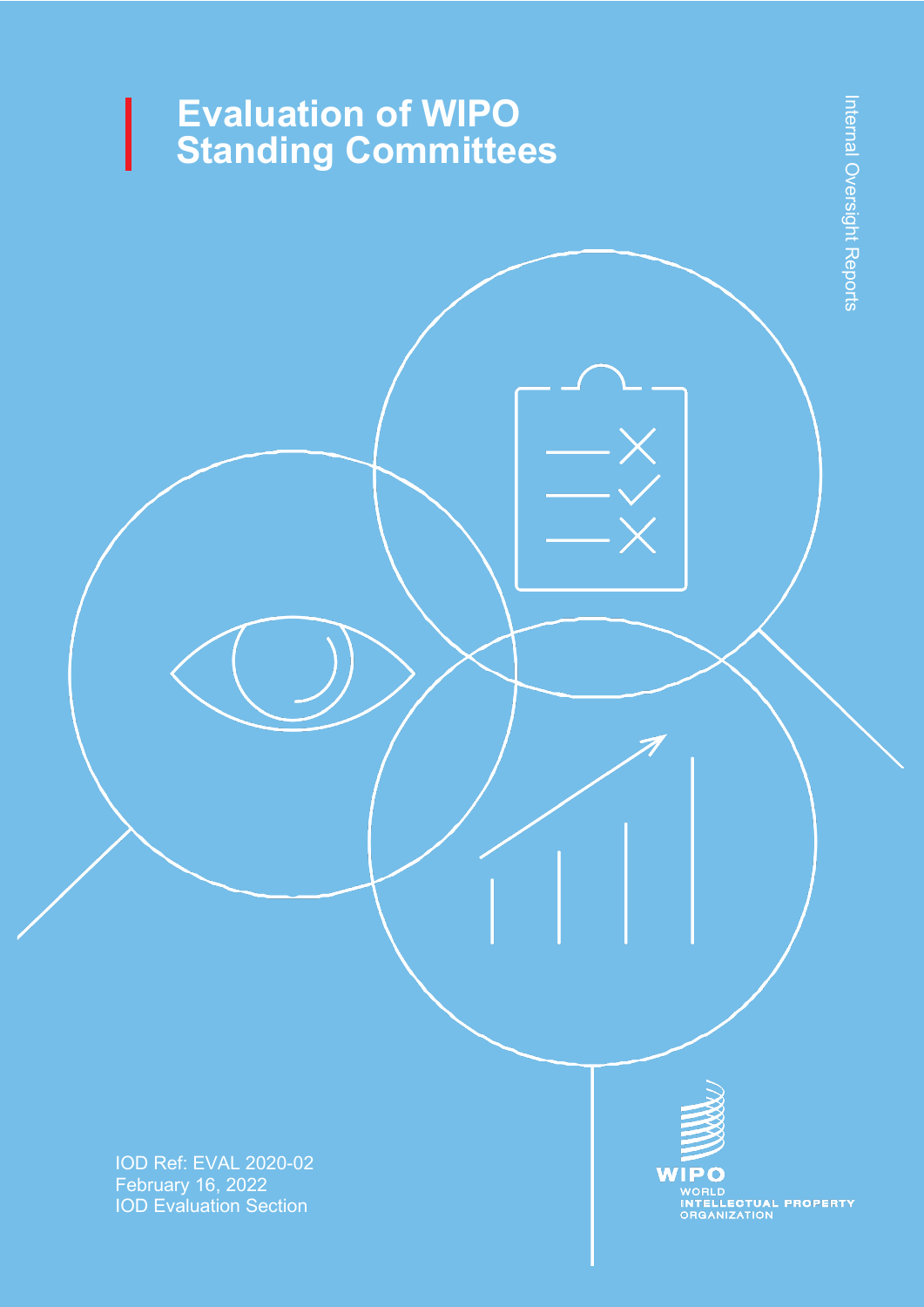## **TABLE OF CONTENTS**

| 1.                                                                                                                                                                                                                                                                                                                                                                |  |
|-------------------------------------------------------------------------------------------------------------------------------------------------------------------------------------------------------------------------------------------------------------------------------------------------------------------------------------------------------------------|--|
| (A)                                                                                                                                                                                                                                                                                                                                                               |  |
| (B)                                                                                                                                                                                                                                                                                                                                                               |  |
|                                                                                                                                                                                                                                                                                                                                                                   |  |
| 2.                                                                                                                                                                                                                                                                                                                                                                |  |
| (A)                                                                                                                                                                                                                                                                                                                                                               |  |
| To what extent have the Standing Committee managers at WIPO achieved the<br>(i)<br>. 12<br>How have the Standing Committees themselves contributed to the WIPO results<br>(ii)<br>What good organizational and managerial practices and lessons learned can be<br>(iii)<br>What good organizational and managerial practices can be found in, and lessons<br>(iv) |  |
|                                                                                                                                                                                                                                                                                                                                                                   |  |
| (B)                                                                                                                                                                                                                                                                                                                                                               |  |
| To what extent have the services of the Secretariat of each Committee and the WIPO<br>(i)<br>business units that support committee sessions been efficient in supporting the Standing<br>To what extent have the resources available to the Secretariat been used in the most<br>(ii)                                                                             |  |
| To what extent have the resources available to the Secretariat been sufficient to meet<br>(iii)<br>What challenges and factors influence the quality of logistical and organizational<br>(iv)<br>activities of the Secretariat in supporting the work of the Standing Committees  30                                                                              |  |
| 3.                                                                                                                                                                                                                                                                                                                                                                |  |
|                                                                                                                                                                                                                                                                                                                                                                   |  |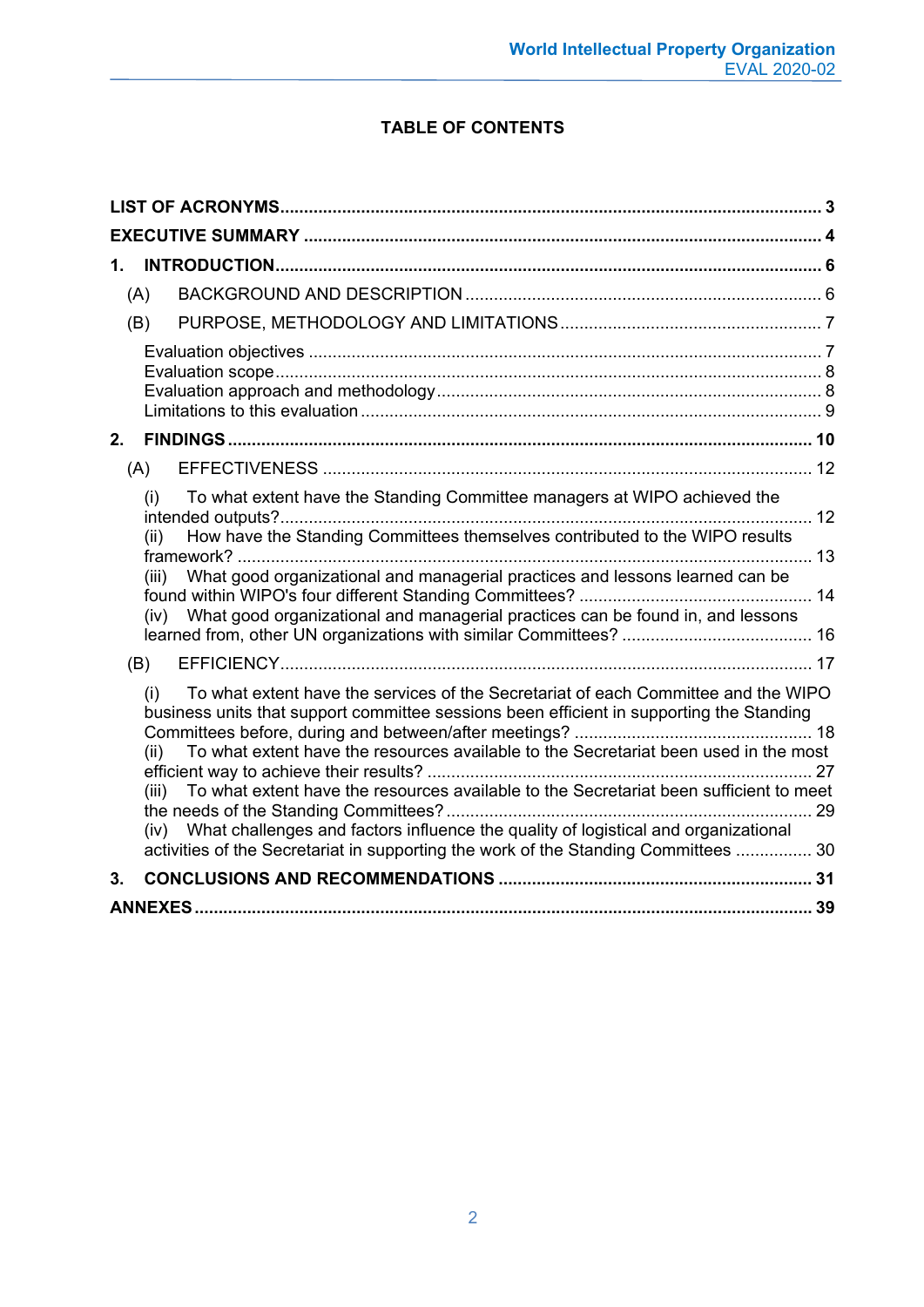| COVID-19      | Coronavirus disease 2019                                                                        |
|---------------|-------------------------------------------------------------------------------------------------|
| <b>CWS</b>    | Committee on WIPO Standards                                                                     |
| <b>IAEA</b>   | <b>International Atomic Energy Agency</b>                                                       |
| <b>IOD</b>    | <b>Internal Oversight Division</b>                                                              |
| IP.           | <b>Intellectual Property</b>                                                                    |
| <b>MTSP</b>   | Medium - Term Strategic Plan                                                                    |
| <b>SCCR</b>   | Standing Committee on Copyright and Related Rights                                              |
| <b>SCP</b>    | Standing Committee on the Law of Patents                                                        |
| <b>SCT</b>    | Standing Committee on the Law of Trademarks, Industrial Designs and<br>Geographical Indications |
| <b>TA</b>     | <b>Travel Authorization</b>                                                                     |
| <b>ToRs</b>   | <b>Terms of Reference</b>                                                                       |
| <b>UN</b>     | <b>United Nations</b>                                                                           |
| <b>UNEG</b>   | <b>United Nations Evaluation Group</b>                                                          |
| <b>UNESCO</b> | United Nations Educational, Scientific and Cultural Organization                                |
| <b>UNODC</b>  | United Nations Office on Drugs and Crime                                                        |
| <b>WHO</b>    | World Health Organization                                                                       |
| <b>WIPO</b>   | World Intellectual Property Organization                                                        |
| <b>WTO</b>    | <b>World Trade Organization</b>                                                                 |

## <span id="page-2-0"></span>**LIST OF ACRONYMS**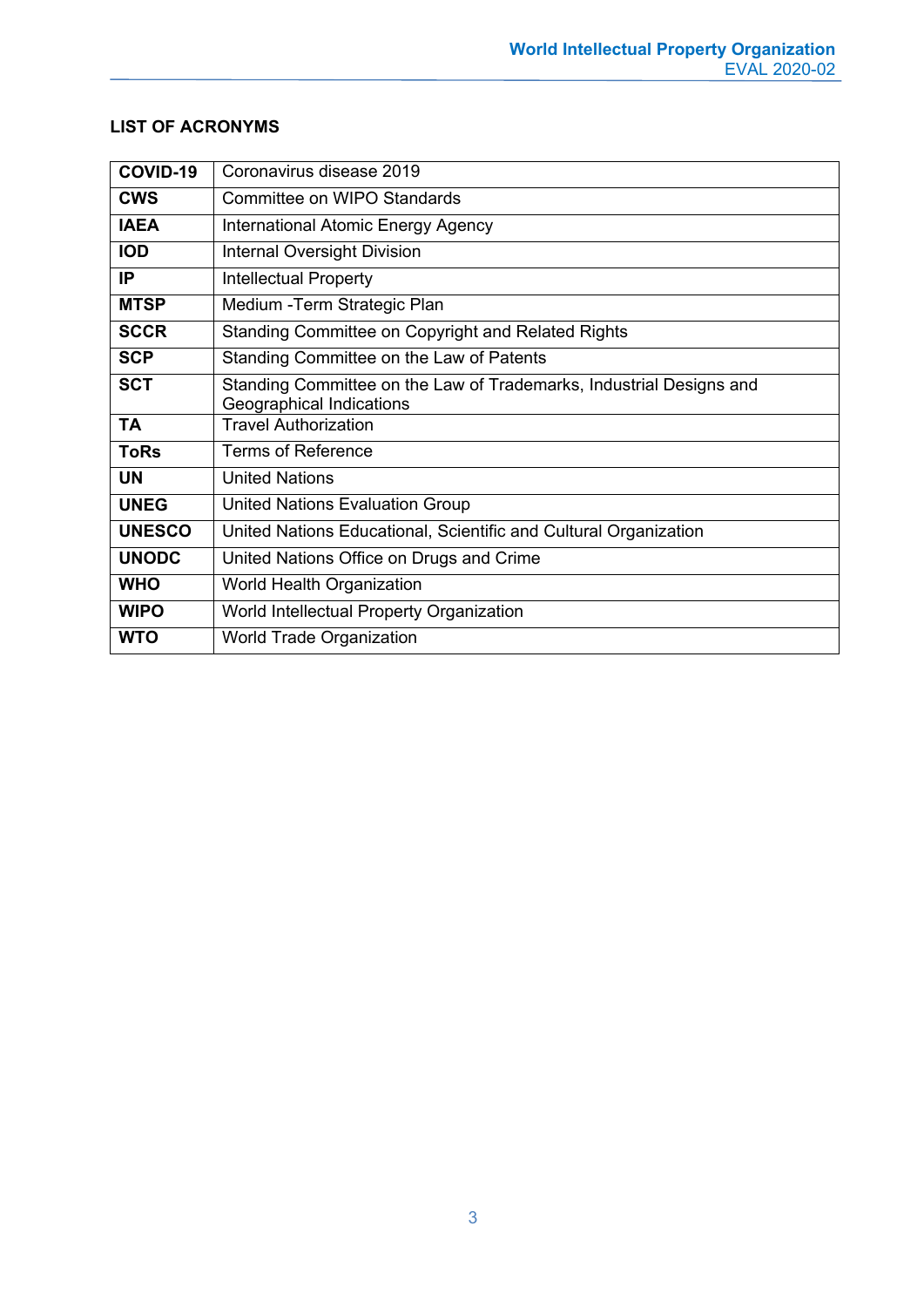## <span id="page-3-0"></span>**EXECUTIVE SUMMARY**

1. In 1998, the World Intellectual Property Organization's (WIPO) General Assembly established three Standing Committees: The Standing Committee on Copyright and Related Rights (SCCR); the Standing Committee on the Law of Patents (SCP); the Standing Committee on the Law of Trademarks, Industrial Designs and Geographical Indications (SCT). A fourth Standing Committe, the Committee on WIPO Standards (CWS) was established in 2010.

2. The aim of this evaluation was to measure the effectiveness of WIPO in organizing and managing the Standing Committees; assess the extent to which the support and the resources available to the Secretariat are sufficient to achieve the expected results and have been used efficiently; and identify good practices and lessons learned for WIPO to manage the Standing Committees.

3. The major findings of the evaluation are as follows:

(a) Member States recognized that WIPO managers and their teams have successfully carried out their logistic and organizational activities in support of the Standing Committees;

(b) The Standing Committees have successfully contributed to relevant discussions, debate, coordination and guidance on International Property (IP) related matters although Member States reported limited progress in developing and finalizing international IP treaties;

(c) Good practices and lessons learned were identified within the Standing Committees and other United Nations (UN) organizations concerning the processes and approaches to progressing the normative agenda;

(d) Member States identified support activities of the WIPO Secretariat that could be further optimized to support the preparation, management and follow-up of the work of the Standing Committees;

(e) WIPO Secretariat used available Resources efficiently, which were largely sufficient to meet the needs of the Standing Committees. The workload created by the CWS Task Forces did put pressure on the staff resources of some Member States and of the supporting Secretariat team; and

(f) Challenges and factors identified influencing the work of the Standing Committees and within the responsibility of the WIPO Secretariat included: insufficient monitoring of progress; difficulties to ensure the timeliness of working documents; use of undocumented procedures and practices; challenges with the hybrid meeting format; and improvements needed in communications and knowledge management.

## 4. Based on the above findings, the evaluation recommends to:

- (a) Reiterate the purpose of the Standing Committees;
- (b) Compile, harmonize and clarify roles and procedures for the Standing Committees;

(c) Optimize the facilitator role of the WIPO Secretariat on key issues to foster cooperation and exchange before, during and after the Standing Committee sessions;